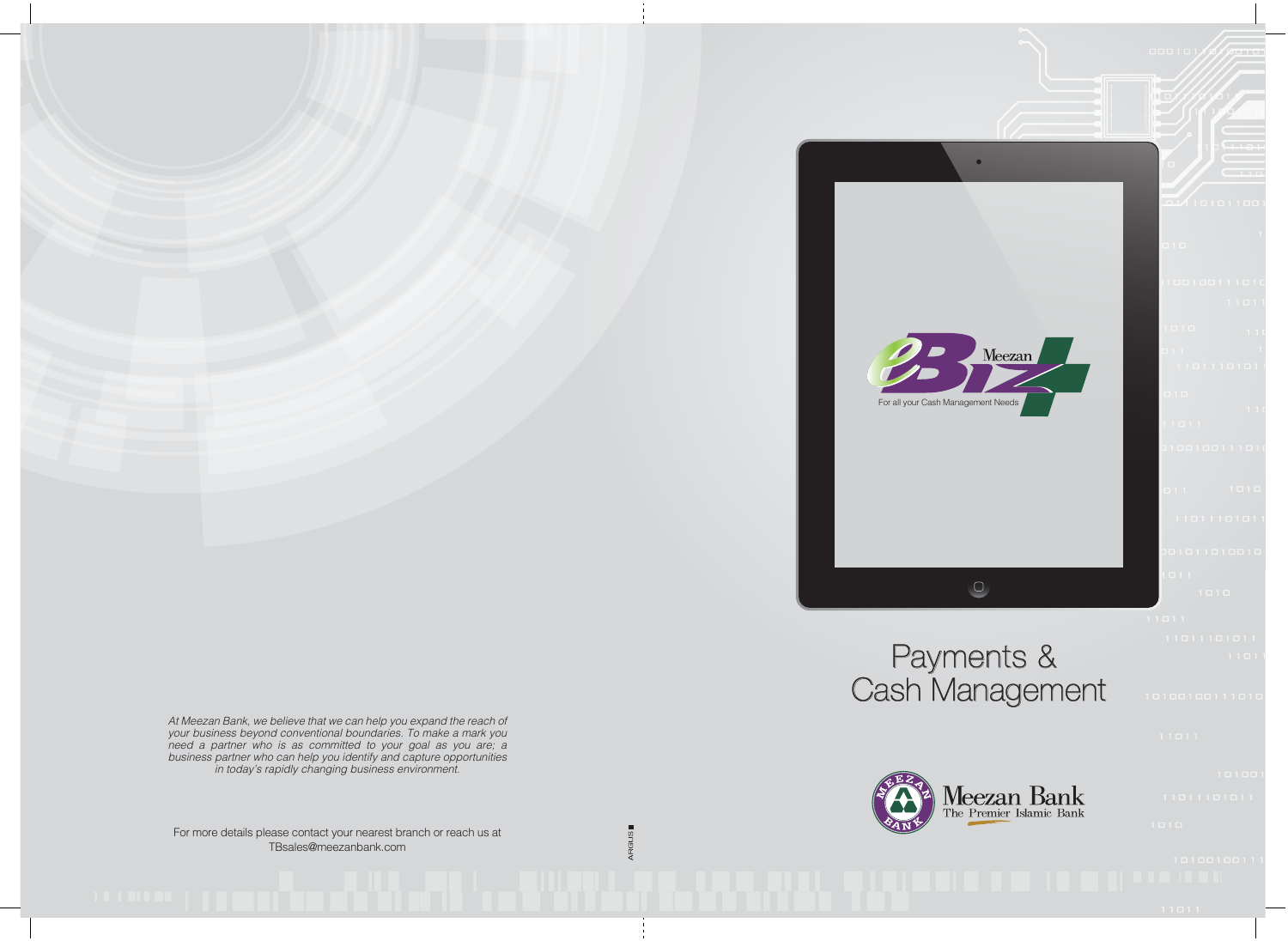## About Us

Meezan Bank is the first and largest dedicated Islamic Bank of Pakistan and the 7<sup>th</sup> largest Bank in the country. Meezan Bank has consistently been excellence. The Bank has also been recognized as the Best Bank - 2018 by Pakistan Banking Awards, the most prestigious awards in the country's banking sector.

Meezan Bank is among the fastest growing financial institutions in the banking sector of the country. With its Vision of 'Establishing Islamic banking as banking of first choice…' – the Bank commenced operations in 2002, after being issued the first-ever Islamic commercial banking license by the State Bank of Pakistan.

more than 190 cities across Pakistan. Backed by a state-of-the art T-24 core banking system, the branch network is supported by 24/7 banking services that include 725+ ATMs, VISA and Mastercard Debit cards, a Call Center, Internet Banking, Mobile Banking Application and SMS Banking

VIS Credit Rating Company Limited (Formerly JCR-VIS Credit Rating Company Limited) has reaffirmed the Bank's long-term entity rating of AA+ (Double A Plus) and short-term rating at A1+ (A One Plus) with stable outlook. The rating indicates sound performance indicators of the Bank. Meezan Bank is the only Islamic bank with AA+ credit rating in the Islamic banking industry in Pakistan.



Meezan Bank in its constant endeavor to provide its esteemed clientele the best possible solutions available in the market brings forth its Cash Management Solutions named eBiz+.

Meezan Bank offers integrated business solutions for corporate, commercial and SME clients, providing them with a wide array of Cash Management Services they need to run their business on a daily basis.

Meezan Bank also offers a full range of receivable & payable management services to meet all your company's cash management needs giving you

At Meezan Bank, we are committed to a continual process of product in technological infrastructures, we ensure quality Cash Management products and services to give our valued clientele the competitive edge.

#### **What is محمد What**

Meezan Bank's eBiz+ (Cash Management Solution) is a scalable,

#### **Extensive Footprint**

With a network of over 750+ branches and a team of trained professionals, you can rely on us to meet your Cash Management needs whatever they are.

#### **Optimized Banking Solution**

Cutting edge web based platforms for cash management solutions designed to help you operate your business intelligently and maximizing your profit potential.

#### **Diverse Product Blend**

From traditional to sophisticated needs, we deliver tailor-made solutions to our clientele to help them optimize their cash conversion cycles.

Through eBiz+ Meezan Bank will enable its esteemed clientele to centralize their Collections, Payments and Trade related needs efficiently while increasing visibility and control over their cash flows. Equipped with the most comprehensive array of service offerings, our system can manage the needs of businesses of all sizes while being modular in design for the greatest possible flexibility.

#### *C* Offers:

| <b>Payments Module</b>                                                                                                                    | <b>Collections Module</b>                                                                                                                          | <b>Trade Module</b>                                                                      | <b>Reporting Module</b>                                                                                               |
|-------------------------------------------------------------------------------------------------------------------------------------------|----------------------------------------------------------------------------------------------------------------------------------------------------|------------------------------------------------------------------------------------------|-----------------------------------------------------------------------------------------------------------------------|
| Payment transactions can<br>be issued via manual<br>entries or bulk upload.<br>Also ERP can be<br>integrated through our<br>Payment APIs. | Proceeds pooled in one<br><b>Centralized Collection</b><br>Account for local sales<br>country wide or as per<br>customer business<br>requirements. | Online transmission of<br>Letter of Credit (LC)<br>application.                          | Payments                                                                                                              |
| Payment modes                                                                                                                             | Products offered                                                                                                                                   | View, download and<br>printing of draft &<br>transmitted SWIFT<br>messages.              | View and download<br>balances, statement and<br>intra day transaction<br><b>MIS</b>                                   |
| <b>Corporate Cheque</b>                                                                                                                   | Paper Based                                                                                                                                        | View, download and<br>printing of Order from and<br>debit advice                         | <b>Payment Status Report</b>                                                                                          |
| Pay order (eBiz+ Cheque)                                                                                                                  | <b>Customized Deposit Slip</b>                                                                                                                     | Template creation for<br>standard LCs                                                    | Collections                                                                                                           |
| <b>IFT (Internal Funds)</b><br>Transfer)                                                                                                  | <b>Payment Voucher</b>                                                                                                                             | Amendment request in<br>Letter of Credit (LC)<br>application.                            | <b>Comprehensive MIS</b><br>report collection report<br>which can be customized<br>as per customer business<br>needs. |
| <b>IBFT (Inter Bank Funds)</b><br>Transfer)                                                                                               | Electronic                                                                                                                                         | Online production and view<br>of insurance policy &<br>Meezan Bank<br>Correspondent list | <b>MT 942 Statement</b>                                                                                               |
| <b>RTGS (Real Time Gross</b><br>Settlement)                                                                                               | <b>Standing Instruction</b><br>Debit Authority                                                                                                     | Accessibility of customized<br>MIS for record purpose.                                   | MT 940 Statement                                                                                                      |
| Cash Over the Counter                                                                                                                     | E-Collections                                                                                                                                      |                                                                                          | <b>Transactional alerts</b><br>through API or SFTP                                                                    |
| <b>Utility Bills Payment</b>                                                                                                              | <b>Collection through ADC</b><br>channels.                                                                                                         |                                                                                          |                                                                                                                       |
| Tax related payments                                                                                                                      |                                                                                                                                                    |                                                                                          |                                                                                                                       |
| <b>E-Dividend Payments</b>                                                                                                                |                                                                                                                                                    |                                                                                          |                                                                                                                       |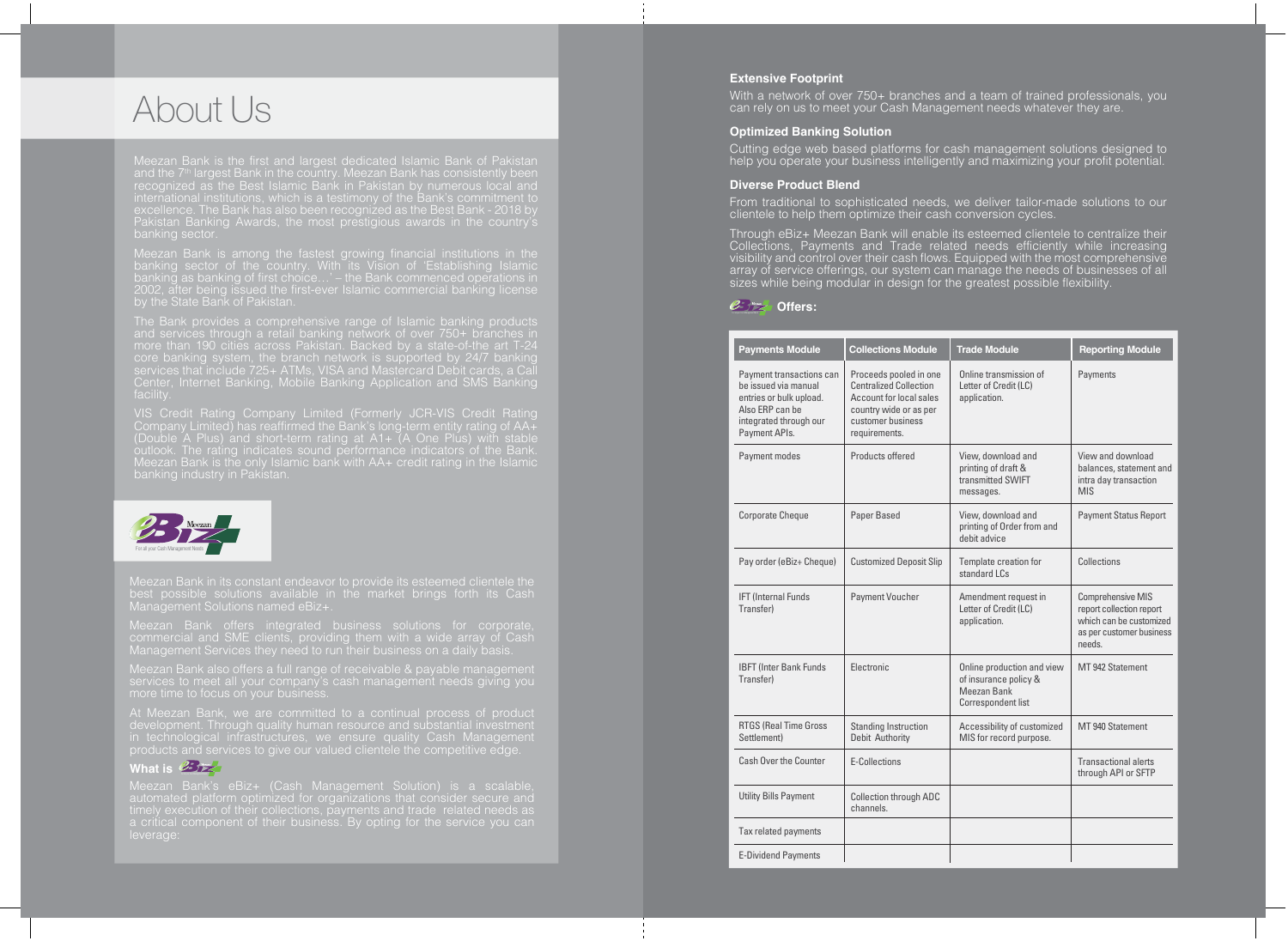# Collection Services



#### **Streamline receivables for more predictable cash flows**

company needs to provide as many avenues to its customers as possible. You

#### **Ease & Simplicity**

Leveraging our knowledge and insight of the industry at large, Meezan Bank efficiency and effectiveness. Meezan Bank Collection Services will aid in

- Realize collections faster, nationwide
- 
- 
- 
- Control & Predict your incoming cash flows



Complementing the collections solution, we provide our customers with a

No matter what the business model our collections services can provide you and profitability.

#### *SERVICE OFFERINGS:*

#### **E-Collections**

Designed to cater to the needs of large companies with centralized control having a few large dealers handling their distribution. This dealer-initiated collection module allows the stake holders of the customer to directly transfer funds to the company's account by leveraging the power of the internet using our eBiz+ portal. The module significantly reduces the processing time of the transaction and maximizes your cash flow by immediately crediting your central account.

#### **Customized Deposit Slips (CDS**)

Leveraging Meezan Bank's wide branch network, the CDSs are designed to add convenience for both the depositor as well as the Corporate or Commercial Entity. Used by companies which have a decentralized control over their warehouses due to the remoteness of locations. Dealers can deposit payments into the company account from any Meezan Bank branch.

#### **Standing Instruction Debit Authority (SIDA)**

Designed to create a single, convenient and efficient way of collections. This specific collection module concentrates all control in the hands of the customer. SIDA offers its customers increased control over cash flow while reducing the operational costs. SIDA can optimize the process of collecting payment obligations for non-micro enterprises.

#### **Payment Voucher**

This specific product is given to the distributor against the transaction performed by them. The secure paper given is a non-negotiable instrument which is proof that the Company account has been credited. The proposed product works in the interest of both the parties, providing the dealers the same whilst mitigating the risk of fraudulent activities.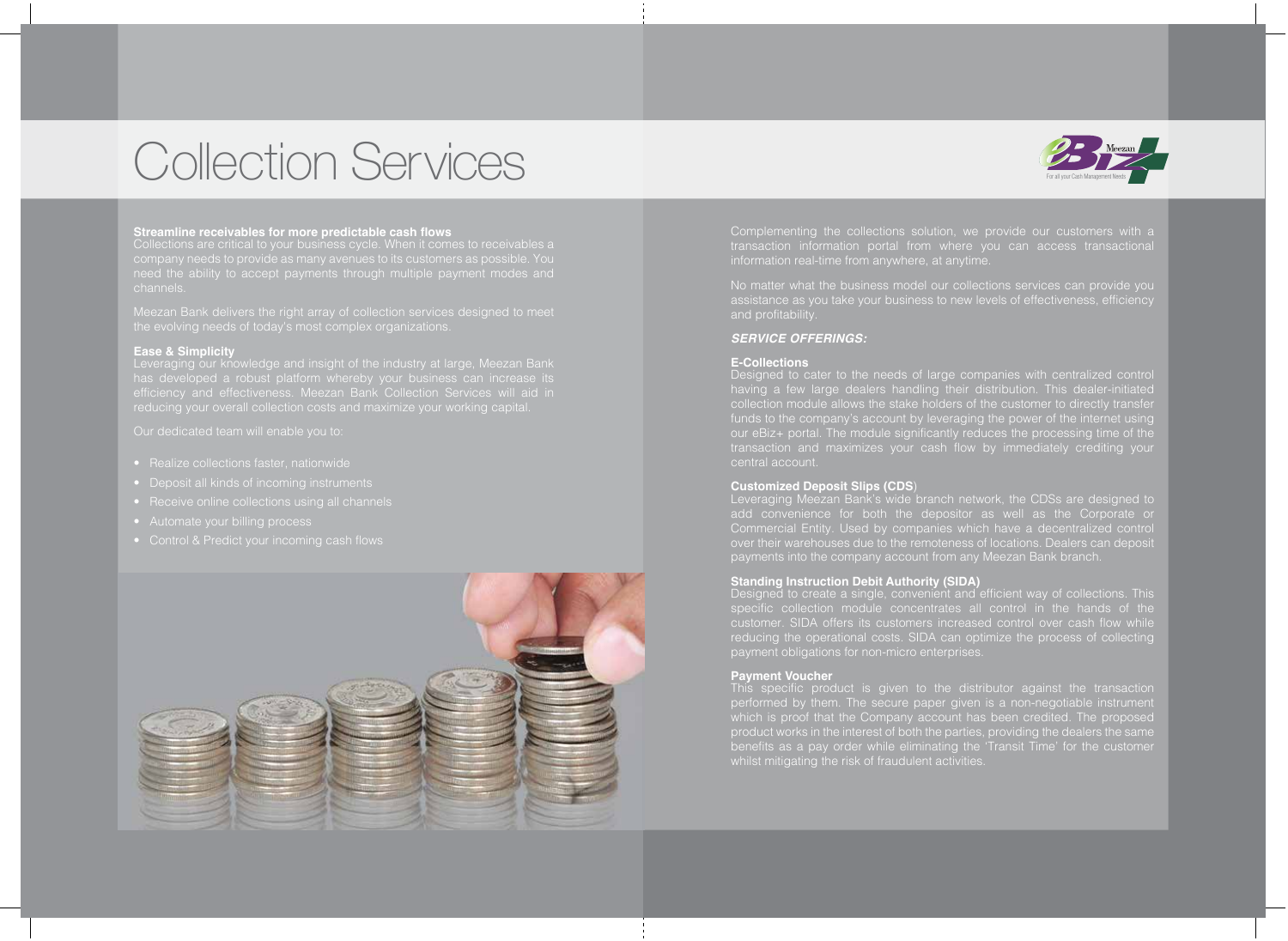## Payment Services



#### **Centralize and simplify your payments**

In today's competitive business environment management of a company's



Leveraging our comprehensive system, you can make use of a wide

#### **Impeccable integration, Seamless payments**

Resource Planning (ERP) systems.

account information. This will aid you in maintaining a clear view of your

#### **Digitize Your Authorization Schedule**

defining user permissions. Customizable as per the specific needs of your business.

Gain increased control over your financial transactions through the ability to require multiple signing officers to approve electronic transactions.

#### *SERVICE OFFERINGS:*

#### **Internal Funds Transfer (Meezan to Meezan Account)**

eBiz+ portal can be used to transfer funds across any Meezan Bank Branch Account across Pakistan on real time basis with straight-through processing.

#### **eBiz+ Cheques (Meezan Bank Pay Order)**

eBiz+ Cheque (Pay Order) single or bulk issuance request can also be initiated using our eBiz+ module. The PO issuance request(s) will land electronically at our designated Cash Management (CM) processing center. The Cash Management team will issue the PO(s) and will dispatch/deliver them as per customer instructions.

#### **Corporate Cheques (Cheque Outsourcing Services)**

Cheques single or bulk. Our designated CM processing Center will print the cheques with or without customer's digital signatures as per the customer's requirement and will be dispatched to respective address based on the

#### **RTGS (Real Time Gross Settlement) Request**

The Cash Management System has a module, which allows you to send RTGS requests as well. All such requests will land electronically at our central CM Operations system for onward processing.

#### **Cash Over the Counter Payment Request**

through our branch network. Transaction PIN will be sent to the respective beneficiaries through SMS and they can approach any branch across the network to collect the cash by presenting the PIN and original CNIC.

#### **Utility Bills / Tax Payment**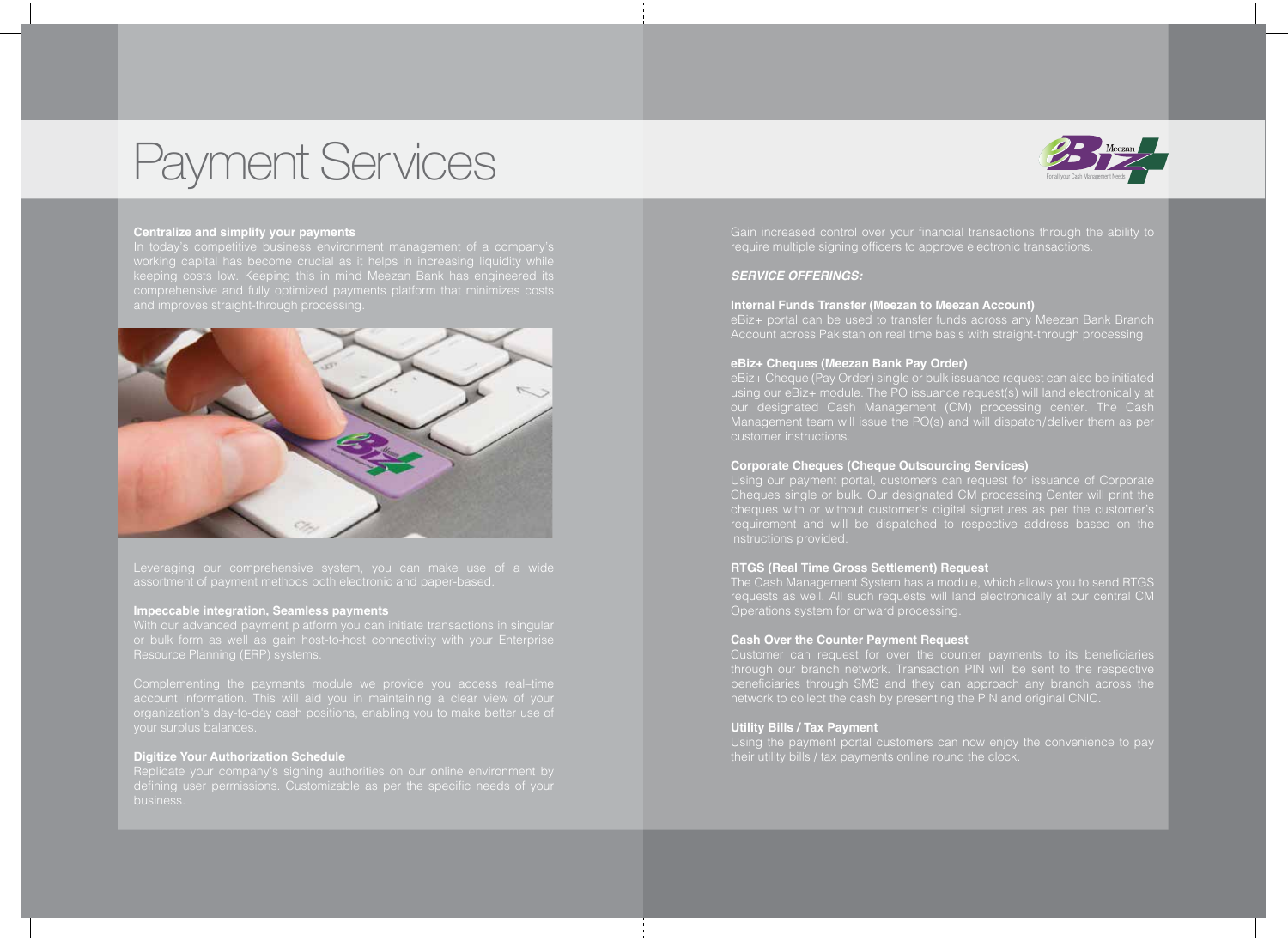# Trade Module Information<br>Reporting

Trade Module allows customers to electronically manage their Trade relationship and reduce operational burden by outsourcing the management

- 
- 
- 
- 
- 
- 
- 
- 





Meezan Bank's Information Reporting Platform provides users with an unprecedented level of visibility across all collections and disbursement

The reporting module hosts an array of specialized reports which can be customized as per the requirement of each client aiding you in managing and processing the financial information better. Leveraging an embedded reports engine, the module supports real-time access to transactional information and

Apart from the MIS Reporting Capability the platform also houses a module whereby the customer can access the companies Account Statements, which can be downloaded into multiple formats